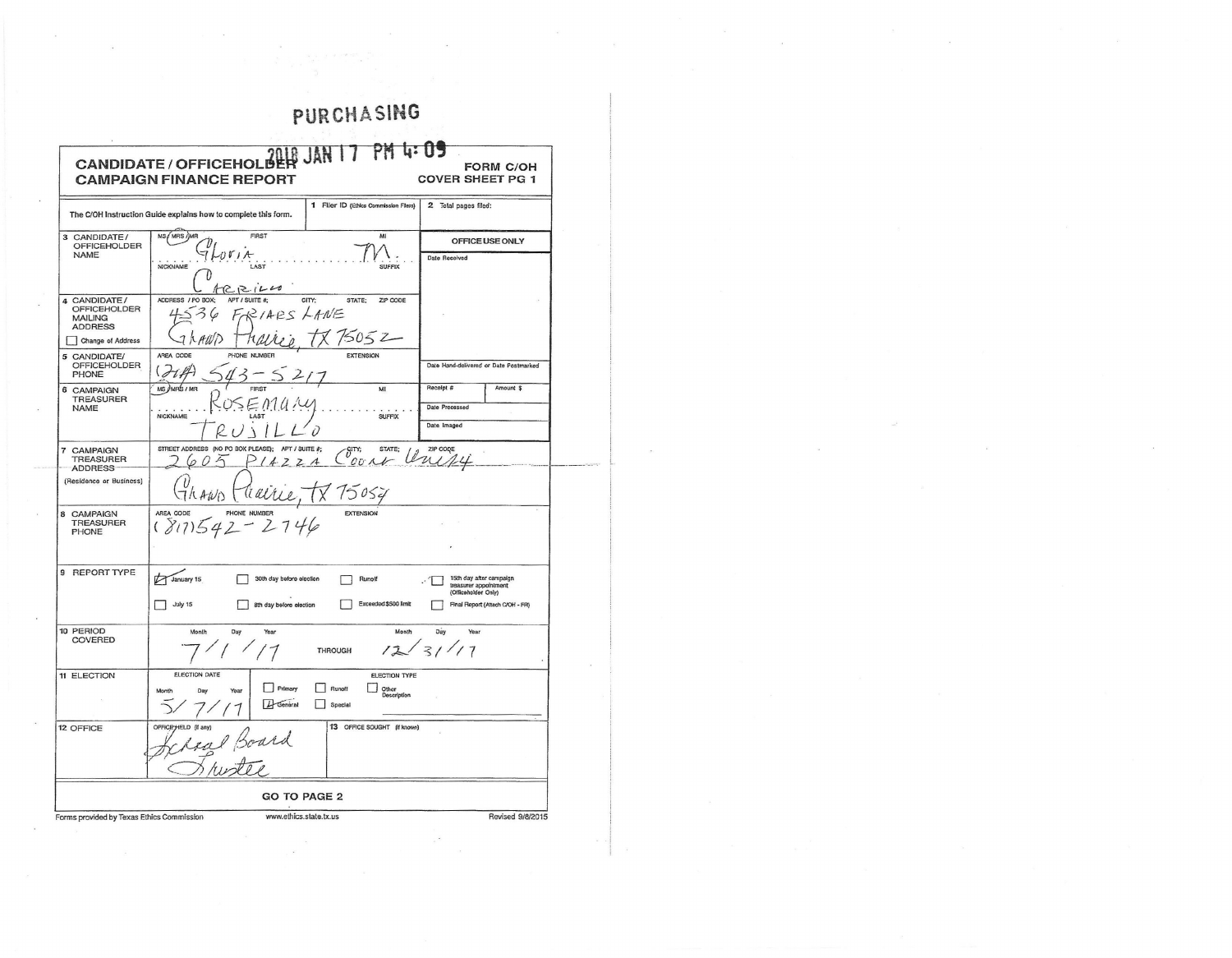|                                                                  |                                | <b>CANDIDATE / OFFICEHOLDER</b><br><b>CAMPAIGN FINANCE REPORT</b>                                                                                                                                                                                                                                                                                                       | <b>FORM C/OH</b><br><b>COVER SHEET PG 2</b> |
|------------------------------------------------------------------|--------------------------------|-------------------------------------------------------------------------------------------------------------------------------------------------------------------------------------------------------------------------------------------------------------------------------------------------------------------------------------------------------------------------|---------------------------------------------|
| 14 C/OH NAME                                                     |                                | $AT<$ $R$                                                                                                                                                                                                                                                                                                                                                               | 15 Filer ID (Ethics Commission Filers)      |
| 16 NOTICE FROM<br>POLITICAL<br>COMMITTEE(S)                      | OF SUCH EXPENDITURES.          | THIS BOX IS FOR NOTICE OF POLITICAL CONTRIBUTIONS ACCEPTED OR POLITICAL EXPENDITURES MADE BY POLITICAL COMMITTEES TO<br>SUPPORT THE CANDIDATE / OFFICEHOLDER. THESE EXPENDITURES MAY HAVE BEEN MADE WITHOUT THE CANDIDATE'S OR OFFICEHOLDER'S<br>KNOWLEDGE OR CONSENT. CANDIDATES AND OFFICEHOLDERS ARE REQUIRED TO REPORT THIS INFORMATION ONLY IF THEY RECEIVE NOTICE |                                             |
|                                                                  | GENERAL<br>$\Box$ SPECIFIC     | COMMITTEE TYPE   COMMITTEE NAME<br><b>COMMITTEE ADDRESS</b>                                                                                                                                                                                                                                                                                                             |                                             |
| Additional Pages                                                 |                                | COMMITTEE CAMPAIGN TREASURER NAME<br>COMMITTEE CAMPAIGN TREASURER ADDRESS                                                                                                                                                                                                                                                                                               |                                             |
| 17 CONTRIBUTION<br><b>TOTALS</b>                                 | $\mathbf{1}$ .                 | TOTAL POLITICAL CONTRIBUTIONS OF \$50 OR LESS (OTHER THAN<br>PLEDGES, LOANS, OR GUARANTEES OF LOANS), UNLESS ITEMIZED                                                                                                                                                                                                                                                   | $$\mathsf{S}$$                              |
|                                                                  | 2.                             | TOTAL POLITICAL CONTRIBUTIONS<br>(OTHER THAN PLEDGES, LOANS, OR GUARANTEES OF LOANS)                                                                                                                                                                                                                                                                                    | $\mathfrak{F}$                              |
| <b>EXPENDITURE</b><br><b>TOTALS</b>                              | 3.                             | TOTAL POLITICAL EXPENDITURES OF \$100 OR LESS,<br>UNLESS ITEMIZED                                                                                                                                                                                                                                                                                                       | $\mathfrak{F}$                              |
|                                                                  | 4.                             | TOTAL POLITICAL EXPENDITURES                                                                                                                                                                                                                                                                                                                                            | $\mathfrak{F}$<br>$-0$ $-$                  |
| CONTRIBUTION<br>.                                                | 5.                             | TOTAL POLITICAL CONTRIBUTIONS MAINTAINED AS OF THE LAST DAY<br>OF REPORTING PERIOD                                                                                                                                                                                                                                                                                      | \$                                          |
| OUTSTANDING<br><b>LOAN TOTALS</b>                                | 6.                             | TOTAL PRINCIPAL AMOUNT OF ALL OUTSTANDING LOANS AS OF THE<br>LAST DAY OF THE REPORTING PERIOD                                                                                                                                                                                                                                                                           | \$                                          |
| 18 AFFIDAVIT<br>AFFIX NOTARY STAMP / SEALABOVE                   | LUGO<br>rimanno<br>EXP.08      | I swear, or affirm, under penalty of perjury, that the accompanying report is<br>true and correct and/includes all information required to be reported by me.<br>under Title 15, Election Code.<br>ature of Candidate or Officeholder                                                                                                                                   |                                             |
| Sworn to and<br>day<br>Signature of officer administering oatif- | scribed before me, by the said | hand and seal of office<br>to certify which<br>Printed name of officer administoring oath                                                                                                                                                                                                                                                                               | Title of offiger<br>administering oath      |
| Forms provided by Texas Ethics Commission                        |                                | www.ethics.state.tx.us                                                                                                                                                                                                                                                                                                                                                  | Revised 9/8/2015                            |